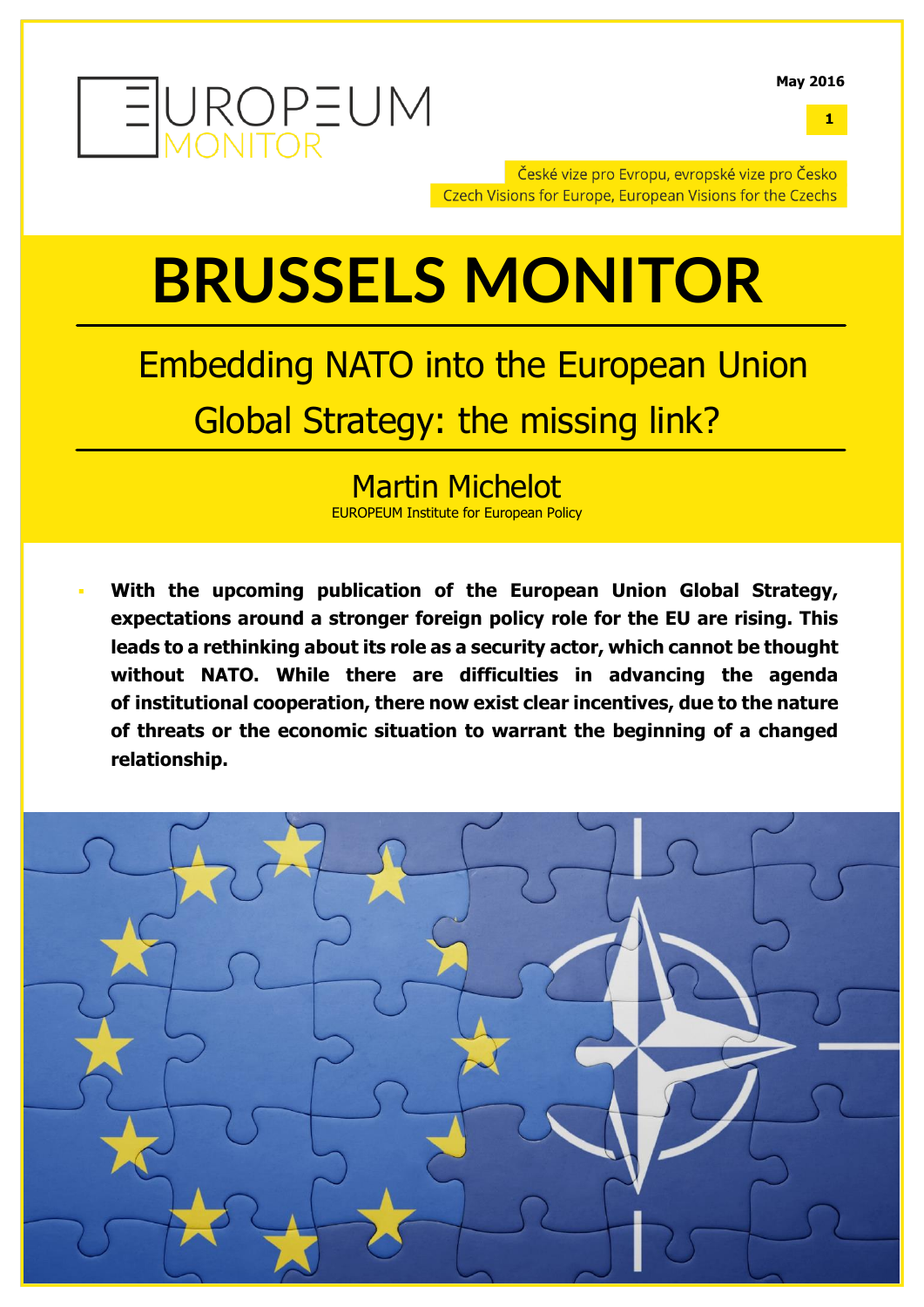

České vize pro Evropu, evropské vize pro Česko Czech Visions for Europe, European Visions for the Czechs

The "need for enhanced cooperation between the EU and NATO" may well constitute one of the most employed truisms of the international security community. Countless publications, studies and conference discussions state this goal as being self-evident and lament the lack of progress in this realm while quoting the usual brakes (the Cyprus-Turkey issue; institutional reticences) to strengthened cooperation. While being largely under the radar before the onset of the Ukrainian-Russian crisis and limited to expert circles, this narrative got a second - and decisive? - lease on life as the reconfiguration of security in Europe's neighborhood opened debates about institutional cooperation on hybrid warfare, counter-terrorism, defense planning and capabilities and the partnership and membership agenda.

In addition to that, the recent period has coincided with an increased level of thinking regarding the EU foreign policy and defense. The ongoing drafting process of the European Union Global Strategy (EUGS), whose final version is to be discussed at the June 2016 European Council, shall attempt to chat a new strategic roadmap for the EU, one in which a concrete framework of cooperation with NATO should be introduced (and is explicitly identified by Central Europe as a priority). In parallel, the decision by France to activate the mutual assistance clause of the TFEU (article 42(7)) following the November 13 attacks, instead of asking the North Atlantic Council to discuss Article 5 of the Washington Treaty, has raised a certain amount of questions about what this text underpins. As the internal think tank of the Presidency of the Commission, the European Political Strategy Centre (EPSC), notes: "CSDP is today primarily a peacemaking and crisis management instrument, but **what about the EU's pledge to mutual assistance and territorial defence?<sup>1</sup>** ". This important question spells out some of the difficulties that structure the EU's efforts in defining a role for itself on defense and security issues, and in the second place on its ability to actually articulate efforts

with NATO, given the potential overlap between the two institutions on these issues.

### **Implementing the EUGS: making security count**

The EUGS represents a necessary first step in reinforcing the foreign policy arm of the EU. However, as has been said by many experts who have been asked to feed into the process, the document can only be actionable if it sets an agenda. Sven Biscop says that the EUGS is itself "only the necessary first step to arrive at the crucial second phase: prioritization" and the need to identify "which existing instruments have to be strengthened or revised – or alternatively what new instruments need to be created and by when"<sup>2</sup> . Therefore, as was already the wish of certain countries such as France, any new European strategic document shall be followed by a European security strategy, in which the instruments that are used to fulfill these goals will be made clear. This step could not be combined with the EUGS because of the British reluctance to envisage a (clearer) role for the EU in military affairs. While it is unlikely that British reluctance on this front would stop, especially in the context of a divisive BREXIT debate, it will however remain crucial for the EU to be able to complete this step and address this issue of what instruments it will use to carry out not only territorial defense but also any mission that relates to the security of its borders and of its member states. In such a context, a concrete and rational agenda of work that involves NATO, alongside the UN, the OSCE and select regional actors will be the expected, tangible deliverable of any security strategy.

Any such discussion quickly is derailed by the prospect of an institutional and/or geographical division labor between the EU and NATO, which understandably provokes fears about a dilution of unity in deciding on institutional priorities and a subsequent inability to carry them out

j

Emphasis in original text.

Towards an EU Global Strategy: Consulting the experts, European Union Institute for Security Studies, p. 15. Available at

[http://www.iss.europa.eu/uploads/media/EUGS\\_Expert\\_Opinions.](http://www.iss.europa.eu/uploads/media/EUGS_Expert_Opinions.pdf) [pdf](http://www.iss.europa.eu/uploads/media/EUGS_Expert_Opinions.pdf)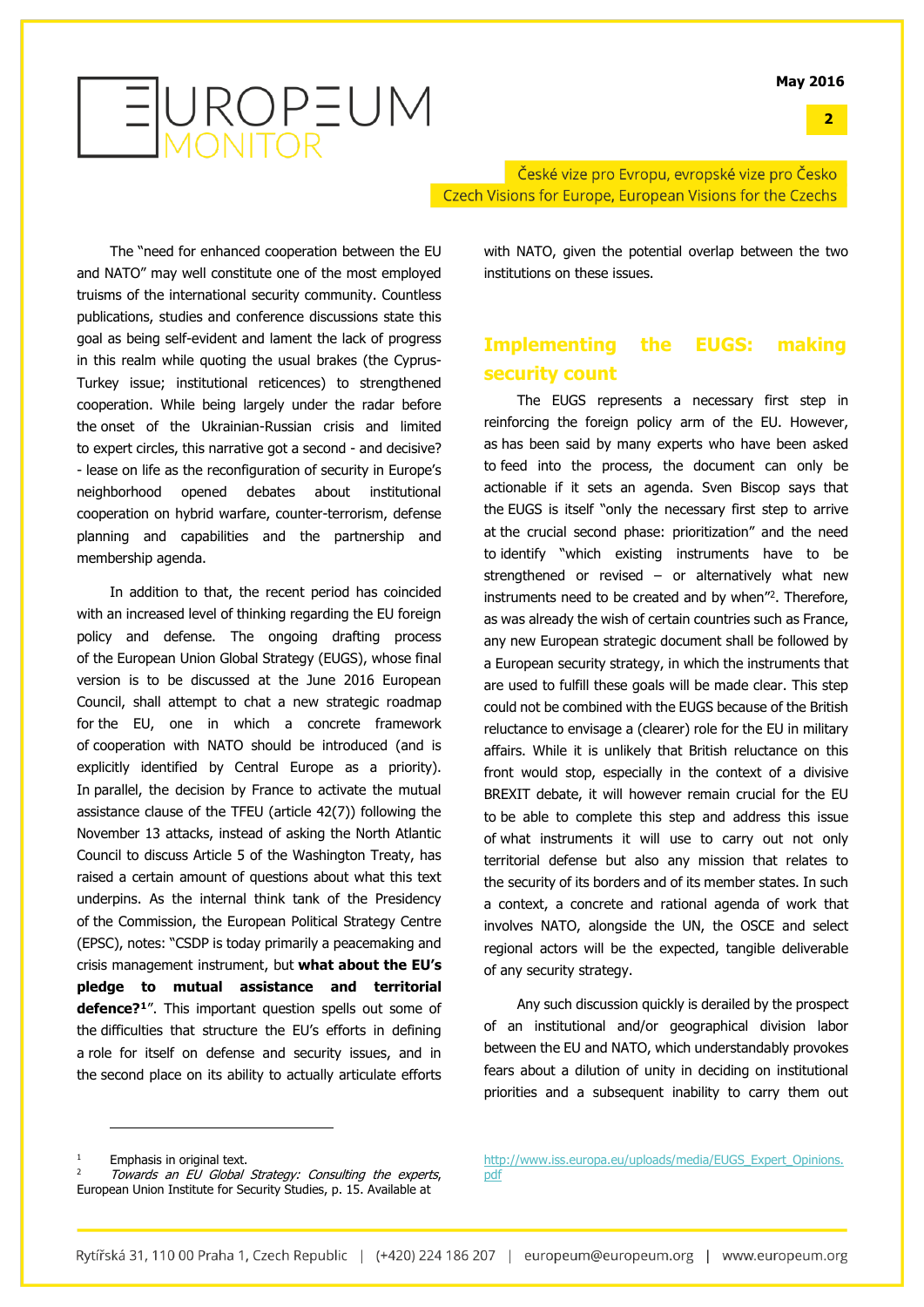**3**

### EUROPEUM

České vize pro Evropu, evropské vize pro Česko Czech Visions for Europe, European Visions for the Czechs

efficiently. That should not however mean that any discussion of this sort should be judged as unwelcome: any rational discussion about security in Europe, bearing in mind its growing afferent costs for member states, should allow for discussions about ad hoc collaboration (for example, on cybersecurity, where an agreement was recently signed<sup>3</sup>) or on informal division of labor. As the EPSC points out, "there is an emerging division of roles where the CSDP takes on increased responsibility for crisis management". As NATO's crisis management capabilities have slid down the priority ladder, a strong recognition of an EU role on these issues at the NATO Warsaw Summit would certainly provide useful strategic clarity for EU member states and NATO Allies in the future, especially the ones who have taken leadership on crisis management missions.

### **Converging threats, converging roles?**

The nature of these discussions is also influenced by the changing security perception within the member states. Undoubtedly, the rise of domestic terrorism, as proven by the attacks in Paris, Copenhagen and Brussels has reshaped the domestic impact of foreign policies for certain EU member states, while others remain most concerned by an aggressive Russia. Beyond this division, which has unhappily tended to frame Europe in two camps, the security situation in Europe is marked by the preeminence of so-called 'transversal' threats and strategic challenges. These are "problems that cannot be defined by geography or classified as clearly military or non-military threats" and that "generally have a powerful impact on the EU" 4 . Among this classification, cybersecurity, counter-terrorism policies outside of national territories and border management rank high in order of magnitude and potential disruptive effects on European societies.

Seeing that these threats contain both military and civilian aspects to their management, there is here a natural role for the creation of a rational agenda between the EU and NATO. The example of NATO maritime policing in the Aegean, in support of the Frontex mission to protect the EU's external borders, constitutes the first step of a mutually reinforcing relationship on the ground. While the mission is modest in nature, the added value is to be found in the dialogue that has been fostered between the two institutions on issues of mutual interest. Discussions have also started, at the behest of President Obama, towards committing NATO assets off the Libyan coast in order to fight human trafficking and stop the inflow of refugees crossing at this treacherous point <sup>5</sup>. The extension of this cooperation to the Libyan coasts highlights how rational cooperation can be created between the two institutions, and how new institutional reflexes can potentially be fostered. The possibility of such a common approach to crises in the European neighborhood should be enshrined in a European security strategy, recognizing each institution's strengths on specific areas.

**"The security situation in Europe is marked by the preeminence of so-called 'transversal' threats and strategic challenges."**

This would constitute an actionable framework for a rational NATO-EU cooperation agenda, which would allow for each institution to also reach specific goals that it sets out for itself. For example, such approach would contribute to the enhancement of the EU's much-vaunted comprehensive approach, by reducing its area of application and focusing on areas where it can efficiently contribute, in the development and security realms. This light form of specialization would also in turn incentivize member

j

[http://www.europarl.europa.eu/RegData/etudes/STUD/2015/5349](http://www.europarl.europa.eu/RegData/etudes/STUD/2015/534989/EXPO_STU(2015)534989_EN.pdf) [89/EXPO\\_STU\(2015\)534989\\_EN.pdf](http://www.europarl.europa.eu/RegData/etudes/STUD/2015/534989/EXPO_STU(2015)534989_EN.pdf)

EU and NATO cyber defence cooperation, European External Action Service, 10 February 2016. Available at [http://eeas.europa.eu/top\\_stories/2016/100216\\_eu-nato-cyber-](http://eeas.europa.eu/top_stories/2016/100216_eu-nato-cyber-defence-cooperation_en.htm)

[defence-cooperation\\_en.htm](http://eeas.europa.eu/top_stories/2016/100216_eu-nato-cyber-defence-cooperation_en.htm)

Towards a new European security strategy? Assessing the impact of changes in the global security environment. European Parliament, June 2015, p. 69. Available at

US backs NATO blockade of Libya to close refugee route. Euractiv.com, 26 April 2016. Available at

[https://www.euractiv.com/section/justice-home-affairs/news/us](https://www.euractiv.com/section/justice-home-affairs/news/us-backs-nato-blockade-of-libya-to-close-refugee-route/)[backs-nato-blockade-of-libya-to-close-refugee-route/](https://www.euractiv.com/section/justice-home-affairs/news/us-backs-nato-blockade-of-libya-to-close-refugee-route/)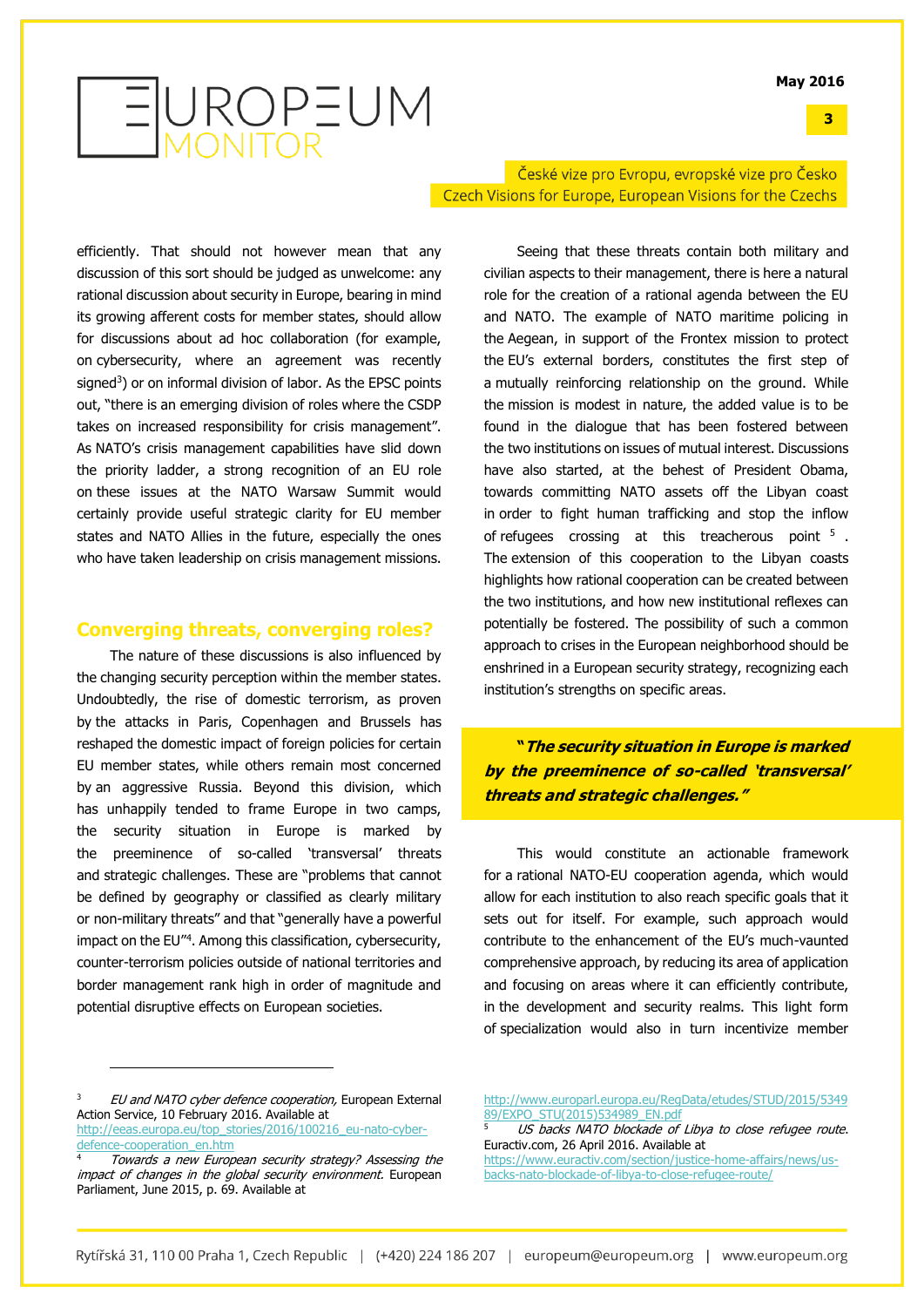#### **4**

# EUROPEUM

České vize pro Evropu, evropské vize pro Česko Czech Visions for Europe, European Visions for the Czechs

states to engage with this agenda, with the understanding that conventional military concerns remain covered first and foremost by NATO and that the Alliance does remain the ultimate security guarantee. On the NATO side, this would also have the benefit of streamlining the crisis management leg of the Alliance, by focusing on the areas where it is useful, namely in providing capabilities on the ground and training for local forces. NATO's partnership policy could also benefit from a more structured approach, given also the fact that some partners remain hopeful of EU membership. Therefore, it is not inconceivable to think that a better partnership between the EU and NATO on crisis management issues could also increase the two institutions' normative power.

**"It is not inconceivable to think that <sup>a</sup> better partnership between the EU and NATO on crisis management issues could also increase the two institutions' normative power."**

### **From an artificial opposition to a natural cooperation?**

The integration of a role for NATO in the follow-up to the EUGS could also serve to buck the trend of the regionalization of defense and security policy. After a first period of renationalization of foreign policy following the economic crisis<sup>6</sup>, and the Ukraine crisis that exacerbated national positions (and especially European divisions), there was hope that recovering defense budgets would lead to a more European approach to current geopolitical challenges. However, the artificial divisions that have been created between the so-called 'eastern' and 'southern' flanks of NATO, have as a matter of fact had the effect of fostering a regional approach to security issues, and even to a certain extent pitting the flanks one against the other

j

in competing for both institutional attention and resources (mostly from the U.S.).

Therefore, the idea of linking the implementation of the EUGS' goals to specific NATO structures would create a European consensus around the use of proper instruments that would help move away from these reflexes, and additionally provide a clearer role for countries such as the Czech Republic who are nominally not part of any of these flanks. This is absolutely essential in order to reinforce the sense of ownership of the EUGS from this category of member states, and to make concrete for them what linkages exist between the EU and NATO in carrying out their own interests. The consequences of regionalization process also highlights one of the limits of any rigid institutional division of labor: countries that maintain a global outlook (France, the UK, Germany) and represent the bulk of usable military capabilities in Europe<sup>7</sup>, or countries that don't neatly fit into these artificial divisions that are created (Czech Republic, Croatia, Norway, Denmark), can feel removed from these dynamics, which can in turn diminish the sense of ownership of common priorities.

### **Elephants in the room: capabilities and the role of the U.S.**

The setting of common priorities also reinforces the ways in which militaries can work with one another. For all the (understandable) criticisms that have been levied about ad hoc coalitions fighting in the Southern neighborhood, it is essential to remember that these would never have been able to operate together without a certain level of interoperability. Therefore, there exists an operational baseline on which common thinking about missions can take place. If the EU is to carve out for itself a role on crisis management, as seems to be desired, then this important lesson will have to be taken into consideration. In this context, the EPSC's proposal

2016) for a detailed analysis of the phenomenon of "renationalization".

See notably: Telo, Mario, Ponjaert, Frederik, The EU's Foreign Policy: What Kind of Power and Diplomatic Action? (Routledge,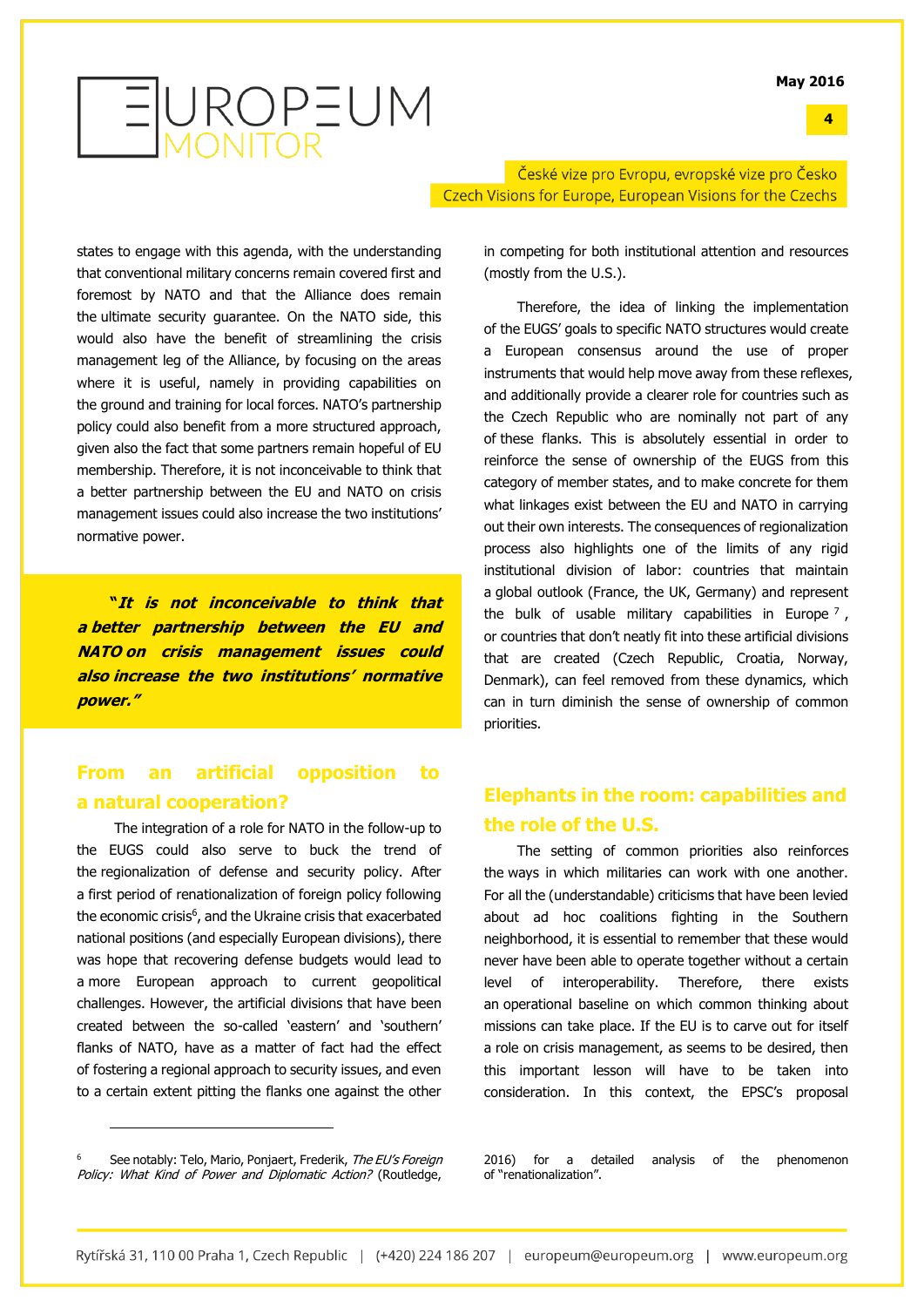#### **5**



České vize pro Evropu, evropské vize pro Česko Czech Visions for Europe, European Visions for the Czechs

to rekindle the fire of Permanent Structured Cooperation (PESCO) on matters of European defense capabilities, would go a long way in preserving certain key capabilities already in the European toolkit and uniting a group of countries around other projects, such as "an integrated European Medical Command or a joint Helicopter Wing"<sup>8</sup>. The ability of Europeans to count on their own key enablers has been long documented in the context of a diminished reliance on American capabilities, a message that President Obama has repeated in Hannover on April 24th<sup>9</sup>.

**"The most the EU should aim for in order to preserve a strong working relationship with the U.S. should be the acceptation of a stronger European pillar within NATO."**

Of course, such planning does not come without difficulties, given the fact that the NATO Defense Planning Process (NDPP)<sup>10</sup> has no proper equivalent on the EU level, and that the question of duplication of capabilities is at the heart of the last American reticence regarding EU-NATO cooperation. Even if the Wales NATO Summit declaration recognizes that "a stronger European Defence will contribute to a stronger NATO"<sup>11</sup>, David Yost writes that "the duplication that could be the most harmful to the Alliance's political cohesion would be establishing a separate EU defense-planning process and command structure"<sup>12</sup>. Despite uncertainties about future global U.S. leadership, the most the EU should aim for in order to preserve a strong working relationship with the U.S. should be the acceptation of a stronger European pillar within NATO. A reinforcement of European key enablers would allow for this and help Europe answer challenges in its own neighborhoods, especially on issues where the leadership

8 In Defence of Europe: Defence Integration as a Response to Europe's Strategic Moment. European Political Strategy Centre, 15 June 2015. Available at

j

[http://ec.europa.eu/epsc/publications/notes/sn4\\_en.htm#h22](http://ec.europa.eu/epsc/publications/notes/sn4_en.htm#h22)

<sup>9</sup> Remarks by President Obama in Address to the People of Europe, 25 April 2016. Available at

[https://www.whitehouse.gov/the-press](https://www.whitehouse.gov/the-press-office/2016/04/25/remarks-president-obama-address-people-europe)[office/2016/04/25/remarks-president-obama-address-people](https://www.whitehouse.gov/the-press-office/2016/04/25/remarks-president-obama-address-people-europe)[europe.](https://www.whitehouse.gov/the-press-office/2016/04/25/remarks-president-obama-address-people-europe)

of the U.S. to act decisively is under question. A strong European pillar in NATO that would be able to decisively use the NATO command and control structures in the case of operations, would smartly enhance European strategic autonomy; it would also leave unharmed the fundamentals of the relationship with the U.S. and alleviate fears of the Allies for whom NATO represents first and foremost the security guarantees provided by the U.S.

#### **Conclusion**

The striking of such a balance with NATO should be part of an ambitious European security strategy that creates new, actionable responsibilities for Europe. Any strategy should also highlight the means to carry out these responsibilities, and NATO should undoubtedly be part of the picture. A stronger NATO-EU cooperation can decisively contribute to reversing some of the worrisome economic or political trends that ail the two institutions, such as threat perception, defense spending and lack of capabilities and help address the transversal threats that the EU and NATO face.

**"Any strategy should also highlight the means to carry out these responsibilities, and NATO should undoubtedly be part of the picture. Of course, there remain doubts regarding the political will in Europe to move forward with such ambitions, due to the 'NATOfirst' outlook of certain countries."**

Of course, there remain doubts regarding the political will in Europe to move forward with such ambitions, due to the 'NATO-first' outlook of certain countries, and the fact

[http://www.nato.int/cps/on/natohq/official\\_texts\\_112985.htm](http://www.nato.int/cps/on/natohq/official_texts_112985.htm)

<sup>&</sup>lt;sup>10</sup> By which "NATO identifies capabilities and promotes their development and acquisition by Allies so that it can meet its security and defense objectives."

The Wales Declaration on the Transatlantic Bond. NATO, 5 September 2014. Available at

Howorth, Jolyon, Keeler, J. Defending Europe: The EU, NATO, and the Quest for European Autonomy. Palgrave, 2003, p.96.